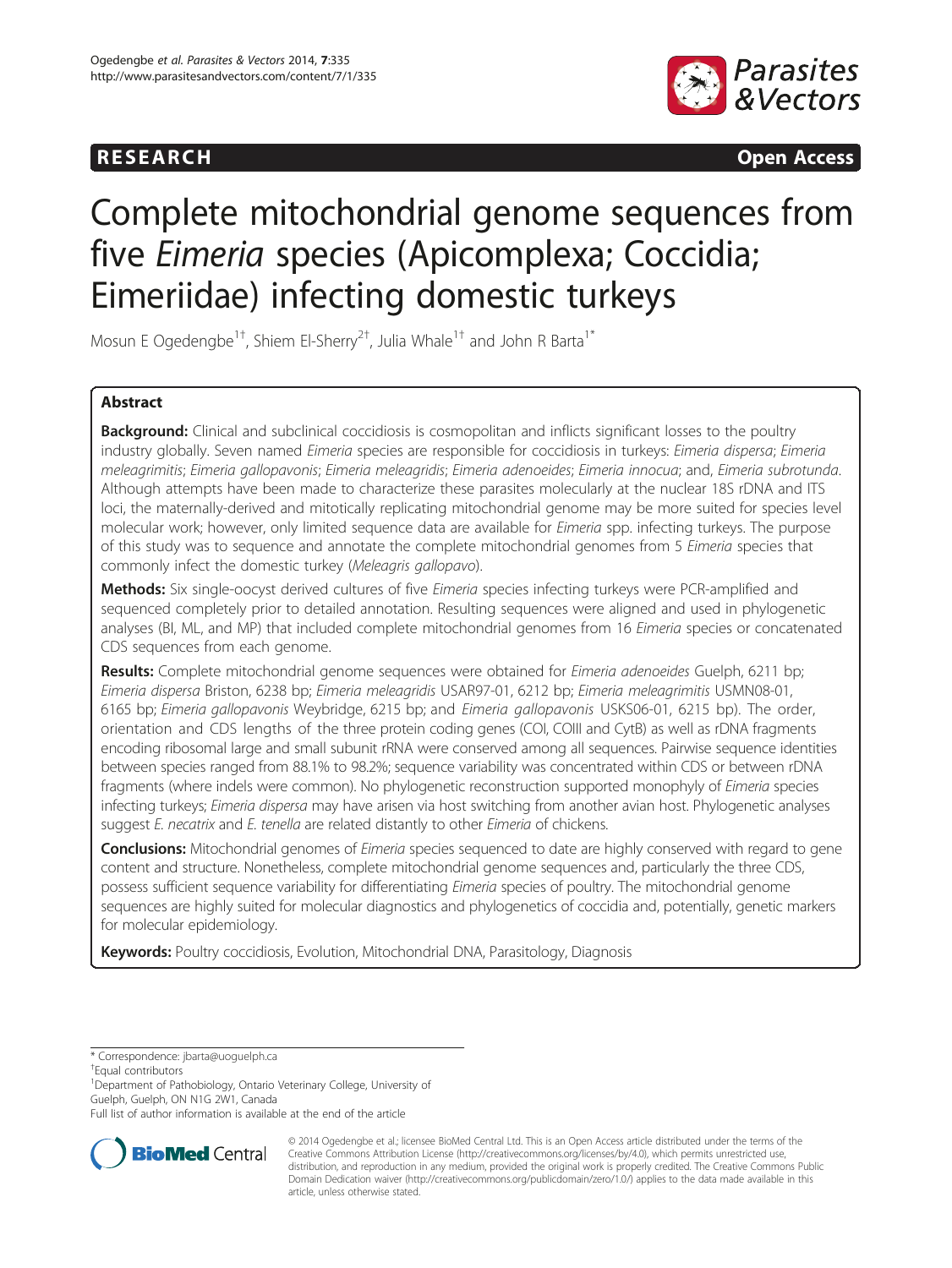# Background

As many as seven Eimeria species, Eimeria dispersa, Eimeria meleagrimitis, Eimeria gallopavonis, Eimeria meleagridis, Eimeria adenoeides, Eimeria innocua and Eimeria subrotunda, can cause coccidiosis in the turkey, Meleagris gallopavo [\[1\]](#page-9-0). Coccidiosis is widespread and pathogenic with considerable economic losses to the poultry industry [\[2,3](#page-9-0)]. These parasites possess morphotypes of oocysts with overlapping biological features that make identification, characterization and diagnosis challenging [[4,2](#page-9-0)]. Delimiting individual species using morphological features, even when supplemented by 18S rDNA or internal transcribed spacer (ITS) sequence data, has been reported to be less than ideal for coccidia, especially for closely related parasites [\[5-10\]](#page-9-0). Sequences from the mitochondrial cytochrome c oxidase subunit I gene (mtCOI) have been shown to be reliable for delimiting closely related species [[9](#page-9-0)] and the mtCOI locus appears to lack paralog issues associated with rDNA of these parasites [\[10\]](#page-9-0).

A single, complete mitochondrial (mt) genome copy for parasites within the Apicomplexa is about 6 KB long [[11,12\]](#page-9-0). Genome organisation varies considerably among eukaryotes in general and also within the Apicomplexa [[13,14\]](#page-9-0). Among apicomplexan parasites, genome structures that have been reported include linear concatemers [[15,16\]](#page-9-0), linear genomes with terminal inverted telomeric repeats [\[17,18](#page-9-0)] and circular genomes [\[12,19\]](#page-9-0). Regardless of overall genome structure, all apicomplexan mt genomes examined to date possess three genes encoding cytochrome c oxidase subunit I (COI), cytochrome c oxidase subunit III (COIII) and cytochrome b (CytB), as well as numerous fragments of discontinuous and scrambled small subunits (SSU) and large subunit (LSU) rDNA. The specific LSU and SSU rDNA fragments found in the mt genome of apicomplexan parasites differ among distantly related parasites. Unlike many eukaryotic mt genomes, apicomplexan mt genomes do not encode 5S rRNA or tRNAs [\[20](#page-9-0)-[24](#page-9-0)].

In the present study we report six new PCR generated, complete mt genome sequences from single oocyst derived lines of five Eimeria species infecting turkeys: Eimeria dispersa Briston strain, Eimeria meleagrimitis USMN08-01 strain, Eimeria gallopavonis Weybridge strain, Eimeria gallopavonis USKS06-01 strain, Eimeria meleagridis USAR97- 01 strain and Eimeria adenoeides Guelph strain.

# Methods

## Parasites

Six single oocyst-derived lines of five Eimeria species were used in this study. A description of the origins of the original isolates from which each line was derived is provided by El Sherry et al. [[25](#page-9-0)]. The resulting lines used were as follows: 1) *Eimeria adenoeides* Guelph strain [[26\]](#page-9-0) in submission, for biological features of the line), 2)

Eimeria dispersa Briston strain; 3) E. meleagrimitis USMN08-01 strain see [[27,28](#page-9-0)] for biological features); 4) E. meleagridis USAR97-01 strain see [\[29\]](#page-10-0), for biological features); 5) E. gallopavonis Weybridge strain see [\[30\]](#page-10-0) for biological features); and 6) E. gallopavonis USKS06-01 strain. All lines were derived from parent isolates using the method of Remmler and McGregor [[31](#page-10-0)] with the modification that agar plugs carrying a single oocyst were given within gelatin capsules orally to specific-parasite free poults. All animal experimentation was conducted in SPF birds at the Campus Animal Facility, (University of Guelph, Guelph ON, Canada); all experimental procedures were reviewed and approved by the University of Guelph's Animal Care Committee and complied with the Canadian Council on Animal Care's Guide to the Care and Use of Experimental Animals (2nd edition).

#### DNA extraction and long PCR amplification

Purification of oocysts and genomic DNA extraction was carried out as previously described by Ogedengbe et al. [[9,24\]](#page-9-0). Mitochondrial whole genome amplification for all five Eimeria species was initiated using two sets of specific primers that generated overlapping PCR fragments: 1) Cocci\_MT-WG-F (5′-TACACCTAGCCAACACGAT-3′) and Cocci\_MT-WG-R (5′-GCAGCTGTAGATGGATG CTT-3′); and, 2) Inv\_COI\_262R (5′-AAWGCGGCATCR TAGAATTG-3′) and Inv\_COI\_461F (5′-CTAGCYATGG GATGTATTACTG-3′). Primers were designed from highly conserved regions within publically available mitochondrial genome sequences for Eimeria species infecting chickens (see Ogedengbe et al. 2013 for the species used in the primer design). The primer pairs Inv\_COI\_461F and Inv\_COI\_262R annealed 148 bp apart at bp 2069- 2090 and bp 1920-1901 respectively, and the primer pairs Cocci\_MT-WG-F and Cocci\_MT-WG-R annealed 97 bp apart at bp 6322-6340 and bp 6224-6205, respectively, on the published mitochondrial genome sequence of Eimeria mitis [GenBank: KF501573]. Each pair of primers was used independently in a 50 μl reaction. PCR reactions using QIAGEN LongRange PCR kit (QIAGEN, Valencia, CA, USA) protocol according to the manufacturer's instructions with the modification that an additional 1.5 mM  $MgCl<sub>2</sub>$  was added to the PCR buffer provided by the manufacturer. For each *Eimeria* species, long PCR reactions consisted of  $\sim$ 200 ng genomic DNA template (when using the Inv\_COI\_461F/Inv\_COI\_262R primers), and 25 ng genomic DNA template (when using primers Cocci\_MT-WG-F and Cocci\_MT-WG-R), 1× LongRange PCR buffer, 4 mM  $MgCl_2$ , 500 µM of each dNTP, 2U LongRange PCR enzyme mix and 0.4 μM of each primer. The PCR reaction profile consisted of denaturing at 93°C for 3 min followed by 35 cycles of 93°C for 15 s, 50°C for 30 s, 68°C for 6 min with a final extension cycle of 68°C for 10 min in an MJ mini thermal cycler (Bio Rad, CA, USA).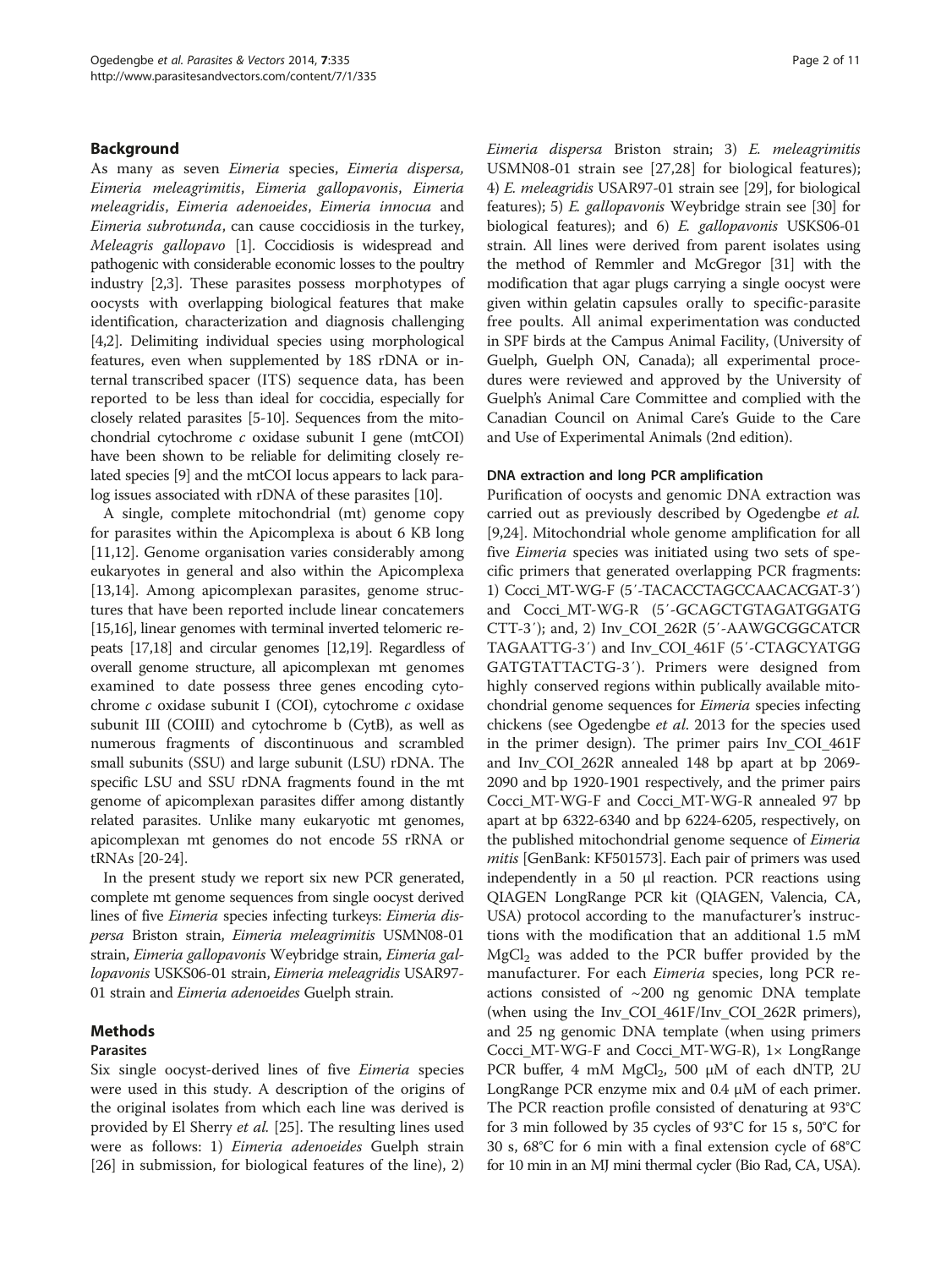PCR products were electrophoresed at 50 V through a 0.8% agarose gel prepared with  $1 \times$  TAE buffer containing ethidium bromide. DNA bands were viewed using UV transillumination (Spectronics Corporation, New York, USA) and their sizes were compared to a 100 bp to 10 kb DNA ladder (Bio Basic Inc., Mississauga ON, Canada). DNA bands were excised from the gel and purified using a QIA quick gel extraction and purification kit (Qiagen, Toronto ON, Canada) according to the manufacturer's instruction.

# Sequencing

Purified PCR products were sequenced in both directions using a primer-walking strategy to generate near– complete mitochondrial genomes essentially as described by Ogedengbe et al. [[24](#page-9-0)]. Sequencing was carried out using the ABI PRISM 7000 Sequence Detection System (Applied Biosystem Inc., Foster City, CA, USA) at the Laboratory services Division, University of Guelph (Guelph, ON, Canada).

# Sequence data assembly and analysis

The de novo sequence assembler within Geneious bioinformatics software (Version 6.1 and later versions, available from<http://www.geneious.com>) was used to trim and assemble Sanger sequencing chromatograms into high quality contigs for the primary PCR product from each species. To complete each mt genome, PCR products were generated using a reverse primer downstream of the original forward primer (i.e. Cocci\_MT-WG-F or Inv\_COI\_461F) and a forward primer upstream of the original reverse primer (i.e. Cocci\_MT-WG-R or Inv\_ COI\_262R, respectively); primers were designed such that a minimum of 100 bp of the resulting fragment overlapped the original long PCR product at each end. Each resulting PCR product was sequenced in both directions and the resulting consensus sequence was used to fill in the region between the two original long PCR amplification primers. The coding genes and rDNA fragments were first mapped by comparison with other Eimeria mt genomes (i.e. E. tenella AB564272, annotated by Hikosaka et al. [\[22](#page-9-0)], and *E. mitis* KF501573, annotated by Ogedengbe et al. [[24](#page-9-0)]. Additional putative rDNA fragments were identified by comparing well conserved unannotated regions found in all of the aligned *Eimeria* sp. genomes to the mt genome of Plasmodium falciparum (M76611). Sequence identity between such conserved regions and rDNA fragments from P. falciparum greater than 60% were mapped as putative rDNA fragments. Putative start and stop codon positions for each of the coding DNA sequences (CDS) were identified following methods previously described by Ogedengbe et al. [[24](#page-9-0)]. Translations using the mold/protozoan mitochondrial codon translation (i.e. translation\_table\_4) were searched using Blastp against the non redundant sequence database to confim the identity of the translation product produced by each CDS. Base compositions and nucleotide changes within the CDS among the six mt genome sequences were analysed from within the Geneious software package.

# Phylogenetic analyses

The six newly generated, PCR–based mt genome sequences of Eimeria spp infecting turkey: Eimeria dispersa Briston strain; E. meleagrimitis USMN08-01 strain; E. meleagridis USAR97-01 strain; E. adenoeides Guelph strain and E. gallopavonis Weybridge strain; E. gallopavonis USKS06-01 strain were aligned with the 10 publically available complete mt genome sequences from seven Eimeria spp. infecting chickens and Eimeria magna that infects rabbits (i.e. all available apicomplexan taxa that had the same genome structure). Three sequences of *Eimeria mitis* (KCE409029; KC409030 and KC409031) generated from clones were not included in the phylogenetic analysis because of the likelihood of PCR artifacts in these sequences as docu-mented by Ogedengbe et al. [\[24\]](#page-9-0). GenBank sequence accession numbers are indicated on the trees.

To permit whole genome alignments, all mt genome sequences were linearized at the same position, 85-87 nt upstream of the small subunit rDNA fragment SSU/A corresponding to the binding site of the Cocci\_MT-WG-F primer. Linearized sequences were aligned based on the primary structure using the multiple sequence alignment algorithm implemented from within Geneious 6.1; indels downstream of the Cocci\_MT-WG-R primer binding site made unambiguous alignment in that region unlikely so the short sequences downstream of this primer binding region (44 to 97 bp depending on the Eimeria sp.) were not included in subsequent phylogenetic analyses using whole genome sequences.

Regions between rDNA fragments contained frequent indels that made unambiguous alignment of these regions difficult and the CDS for the three genes contained the majority of the genetic diversity found within the mt genomes. For these reasons, we chose to use concatenated CDS for CytB, COI and COIII (or their corresponding amino acid sequences) as datasets for phylogenetic analyses. The sequence data was thus partitioned into 3 datasets as follow: 1) a global nucleotide sequence data set for all 16 whole genome sequences (after removal of the short regions downstream of the Cocci\_MT-WG-R primer); 2) concatenated DNA sequences for the 3 CDS; 3) concatenated amino acid (aa) translations of the 3 CDS.

Phylogenetic analyses were performed on all 3 data sets using three tree building methods, Bayesian analysis (BI) [[32](#page-10-0)] performed using MrBayes (Version 3.2.), Maximum Parsimony (MP) using PAUP 4.0 [\[33\]](#page-10-0) and Maximum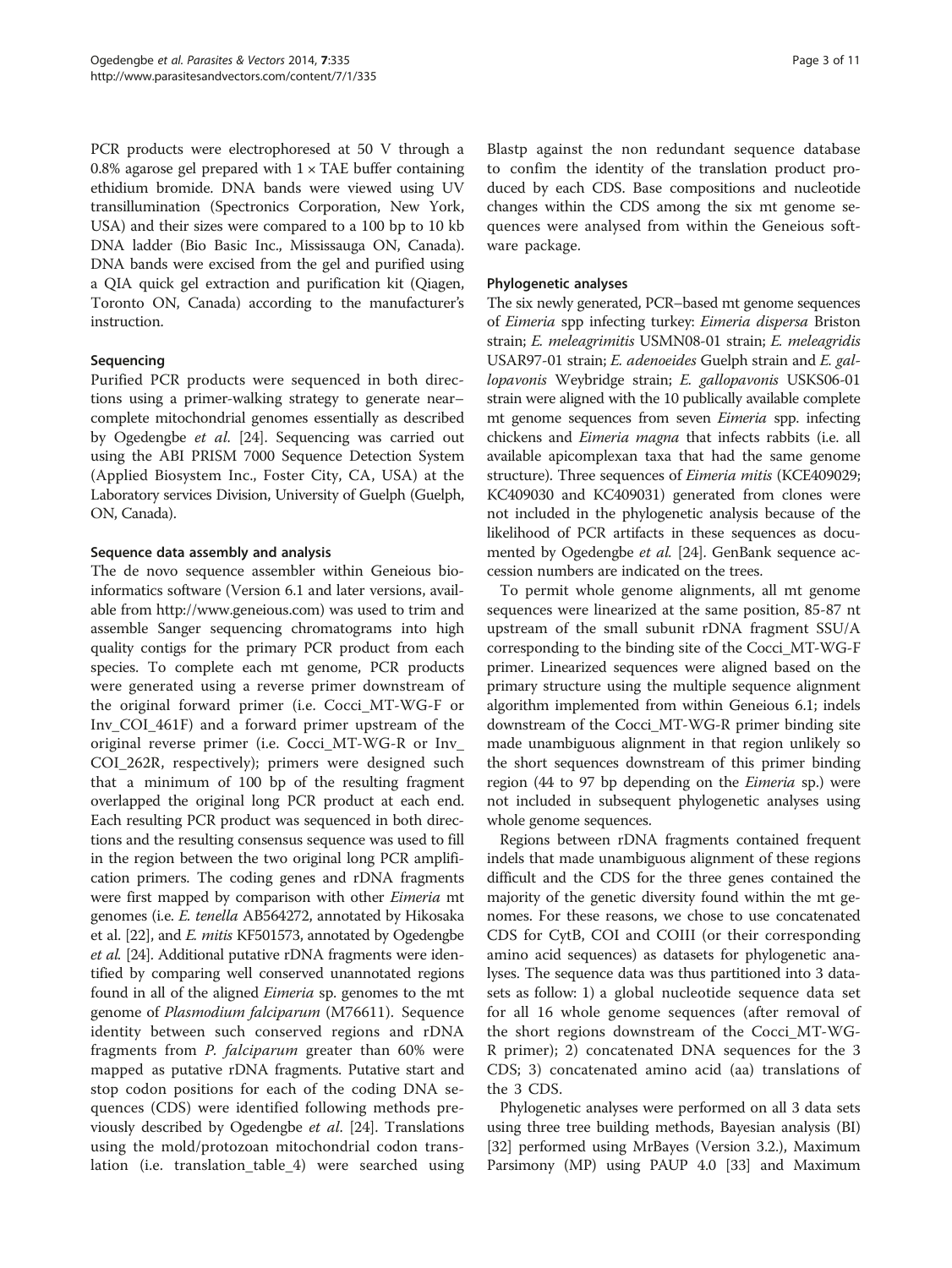Likelihood (ML) using PhyML [\[34\]](#page-10-0), executed from within the Geneious bioinformatics software package (Version 6.1 and later versions).

Data set one, consisting of whole mt genome nucleotide sequences (excluding the short regions downstream of the Cocci\_MT-WG-R primer), for all 16 whole genome sequences and data set two, consisting of concatenated CDS were analysed using all three tree-building methods (BI, ML or MP). Selection of the best fit evolutionary model for the BI and ML analyses was evaluated in both MrModeltest v2.3 (Nylander J. A. A. 2004. MrModeltest v2. Program; distributed by the author, Evolutionary Biology Centre, Uppsala University) and MEGA [\[35\]](#page-10-0). For the Bayesian analyses, Markov Chain Monte Carlo was performed for 1,000,000 generations with four chains and heated chain temperature of 0.2. The burn-in length was set at 400,000 and subsample frequency of 1000 [\[32,36](#page-10-0)]. For the ML analyses, 500 bootstrap replicates were calculated to estimate node support. In the MP analyses, characters were unordered and given equal weight; trees were searched using the branch and bound search algorithm.

Data set three, consisting of concatenated amino acid (aa) translations of the 3 CDS was analysed with the same three tree-building methods. The empirical Jones-Taylor-Thornton (JTT) model of amino acid substitution with gamma distribution frequency  $(G + F)$  for all sites by Jones et al. [[37](#page-10-0)] was selected for the ML and BI analyses. Substitution models were assessed in MEGA [\[35\]](#page-10-0). Where outgroup rooting was appropriate, the Eimeria magna mitochondrial genome sequence [GenBank: KF419217] was used as the functional outgroup.

Although sequences were truncated to remove the short indel-rich region downstream of the reverse primer for the phylogenetic analyses, complete genome sequence alignments were used within Geneious for calculating the pairwise genetic distances and number of nucleotide differences among the six newly sequenced genome sequences.

# Results

# Six mt genomes from five Eimeria species infecting turkeys

The six complete mitochondrial genome sequences obtained from direct sequencing of PCR products from five Eimeria spp infecting turkeys varied modestly in their lengths: Eimeria adenoeides Guelph strain [GenBank: KJ608415, 6211 bp]; Eimeria dispersa Briston strain [GenBank: KJ608416, 6238 bp]; Eimeria meleagridis USAR97-01 strain [GenBank: KJ608418, 6212 bp]; Eimeria meleagrimitis USMN08-01 strain [GenBank: KJ608414, 6165 bp]; Eimeria gallopavonis Weybridge strain [GenBank: KJ608413, 6215 bp]; and, *Eimeria gallopavonis* USKS06-01 strain [GenBank: KJ608417, 6215 bp]. Base composition was A/T biased in all species (Table [1](#page-4-0)). Pairwise comparisons

of the 6 aligned mt genome sequences from Eimeria spp. infecting turkeys (Table [2](#page-5-0)) indicate a high degree of sequence identity among these new genome sequences; 5311 nucleotide positions (84.9% of the aligned sequence lengths) were invariant among all 6 genome sequences. There was no intraspecific variation noted between two strains of *E. gallopavonis* (Weybridge and USKS06-01) whose complete mt genomes were identical. The two closely related Eimeria spp. causing 'cecal coccidiosis' in turkeys (i.e. E. adenoeides and E. meleagridis) demonstrated a genetic distance of 1.8% from each other and each was 3.1% divergent from the two strains of E. gallopavonis (Table [2\)](#page-5-0). The physical form of the mitochondrial genomes was not directly assessed in this study, however, the mt genomes of these Eimeria species must be either linear concatenated or circular to permit successful PCR amplification of near full length mt genomes.

# Genome organization

Genome content and organisation of all six Eimeria sp. mt genomes consisted of three protein-coding genes (COI, COIII and CytB) interspersed with 15 LSU and 11 SSU rDNA fragments (Figure [1](#page-6-0)). Pairwise sequence alignments between individual rDNA regions annotated in the Eimeria sp. genomes and the corresponding rDNA fragments of P. falciparum (M76611) identified by Feagin et al. [\[19](#page-9-0)] demonstrated pairwise sequence identities that ranged from 68.5% to 93.8%.

Searching conserved regions along the aligned mt genomes in the present study against the annotated P. falciparum mt genome identified three additional regions that are putative rDNA. The first two regions had high sequence identity to a single rDNA of P. falciparum encoding RNA14 (SSU/1) that appears to have been further fragmented on the *Eimeria* sp. mt genomes; the two resulting smaller fragments were found to map to two widely separated regions on these genomes. The first 29 bp of RNA14 from the P. falciparum mt genome (bp 5576-5548 of M76611) has high pairwise sequence identity (~79%) to a region designated RNA14a on the mt genomes of all Eimeria spp. The following 41 bp of RNA14 from the P. falciparum mt genome (bp 5547–5508 of M76611) has high pairwise sequence identity (75.6%) to a region designated RNA14b on the six mt genomes reported in the present study. The newly annotated rDNA fragment RNA14a (SSU/1a) was found in reverse orientation starting at bp 5141-5110 (varies in each Eimeria sp. mt genome) and RNA14b (SSU/1b) was found in forward orientation starting at bp 3104–3111 (varies in each Eimeria sp. mt genome). The remaining conserved region for which high sequence identity was discovered with the mt genome of *P. falciparum* corresponded to RNA5 (SSU/9) annotated by Feagin *et al.* [\[19\]](#page-9-0). This putative rDNA fragment was found in reverse orientation starting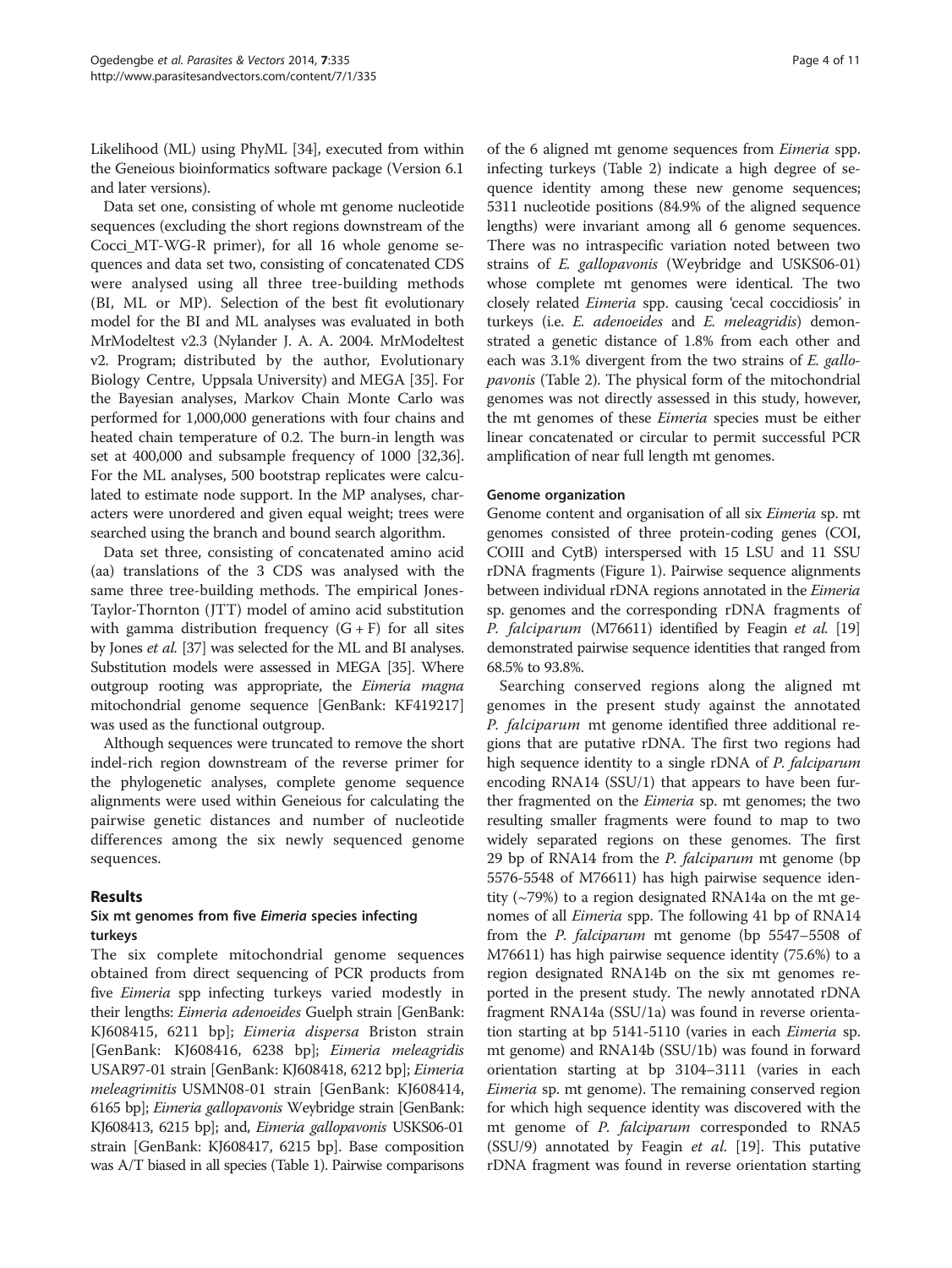| Parasite                                               | A/T<br>(%) | Adenine<br>(%) | Cytosine<br>(%) | Guanine<br>(%) | <b>Thymine</b><br>(%) |
|--------------------------------------------------------|------------|----------------|-----------------|----------------|-----------------------|
| Eimeria adenoeides Guelph<br>[GenBank: KJ608415]       | 64.6       | 29.8           | 18.4            | 17.0           | 34.8                  |
| Eimeria dispersa Briston<br>[GenBank: KJ608416]        | 65.5       | 29.9           | 17.6            | 16.8           | 35.6                  |
| Eimeria gallopavonis USKS06-01<br>[GenBank: KJ608417]  | 64.9       | 30.1           | 18.3            | 16.9           | 34.8                  |
| Eimeria gallopavonis Weybridge<br>[GenBank: KJ608413]  | 64.9       | 30.1           | 18.3            | 16.9           | 34.8                  |
| Eimeria meleagridis USAR97-01<br>[GenBank: KJ608418]   | 64.7       | 29.8           | 18.3            | 17.0           | 34.9                  |
| Eimeria meleagrimitis USMN08-01<br>[GenBank: KJ608414] | 63.5       | 30.0           | 19.2            | 17.3           | 36.5                  |

<span id="page-4-0"></span>Table 1 Base composition of whole mitochondrial genomes from five Eimeria species infecting turkeys

at bp 6130-6199 (varies in each Eimeria sp. mt genome) and corresponded to bp 4724-4802 on the P. falciparum mt genome. Although the pairwise sequence identity between the complete RNA5 (SSU/9) regions on the *Eimeria* spp. and P. falciparum mt genomes was only 63.2%, both the 5′ and 3′ ends of these regions were highly conserved (i.e. 80-85% sequence identity in the 20 bp at each end of the region).

The COIII CDS was most divergent (76.3% identical sites across the six mt genome sequences). The COI and CytB CDS showed 81.2% and 81.8% identical sites, respectively. Of the 272 sites demonstrating variation among the 6 COI CDS examined, 239 were synonymous  $(K<sub>s</sub>)$  changes and 33 were non-synonymous  $(K<sub>A</sub>)$ changes. The COIII CDS had 179 sites with variation (74  $K_S$  and 40  $K_A$ ) and the CytB CDS had 197 variable sites (167  $K_S$  and 30  $K_A$  changes). The CDS were more divergent than the rDNA fragments (80.2% sequence identity over the 3279 bp of the genomes identified as CDS versus 95.9% sequence identity over the 1880 bp identified as rDNA regions). Nucleotide differences and indels were observed within some fragmented rDNA regions but were most commonly observed within intergenic regions (i.e. between regions annotated as CDS or rDNA).

#### Start codon determinations for COI, COIII and CytB

Start codon assignments were made by comparison with 13 publically available complete mt genomes from various Eimeria species and subsequent confirmation of appropriate open-reading frames. In the six mt genomes obtained in this study, an ATG start codon for the CytB CDS beginning 214 or 215 bp downstream of the start of the Cocci\_MT-WG-F primer binding site was shared among all *Eimeria* spp. for which complete mitochondrial sequences have been obtained. Preceding the ATG start codon was a poly–T-rich 'GTTTATGTTTA' motif that was conserved in all Eimeria spp. of turkeys with

the exception of Eimeria meleagrimitis USMN08-01. The latter sequence had a single substitution of 'T' with a 'C' producing a slightly different motif 'GTTTATGTTCA'. A single stop codon, TAA, terminated the CDS for CytB, COI and COIII in all six mt genome sequences. Potential start codons for the COI CDS identified upstream of the highly conserved 'Asn–His–Lys' motif associated with the start of the heme–copper oxidase subunit I core region of COI were numerous for most of the new genome sequences except for *E. meleagrimitis* that had only 2 ORF's that start upstream of that functionally conserved region c.f. [\[24\]](#page-9-0). Of these two potential start codons for COI in the E. meleagrimitis sequence, only one potential start codon was shared among all Eimeria species; this ATD (ATG or ATA or ATT) start codon is located 27 bp upstream of the 'Asn–His–Lys' site in all Eimeria species sequenced to date. The start codon for the COIII CDS was determined to be a TTA codon located 14-20 bp downstream of the LSU/1 (LSUA) region. Use of this conserved start codon produces a COIII product of 252 aa. In all Eimeria species studied thus far there is a poly-A- and poly-T-rich region located upstream of both the COI and COIII start codons.

### Phylogenetic analyses

After trimming the alignment of whole genome sequences to remove the short indel-rich region downstream of the Cocci\_WG-MT-R primer, the alignment of 16 available mt whole genome sequences used for phylogenetic analyses was 6416 bp in length, including gaps. The general time reversible model with discrete Gamma  $(GTR + I + G)$ distribution of nucleotide substitution [\[38\]](#page-10-0) was determined to be optimal for the BI and ML analyses. Figure [2](#page-6-0) illustrates the phylogenetic relationships based on Bayesian inference (BI) and Maximum likelihood (ML) among the 10 publically available complete mt genome sequences from eimeriid coccidia and the six newly generated complete mt genome sequences from Eimeria spp.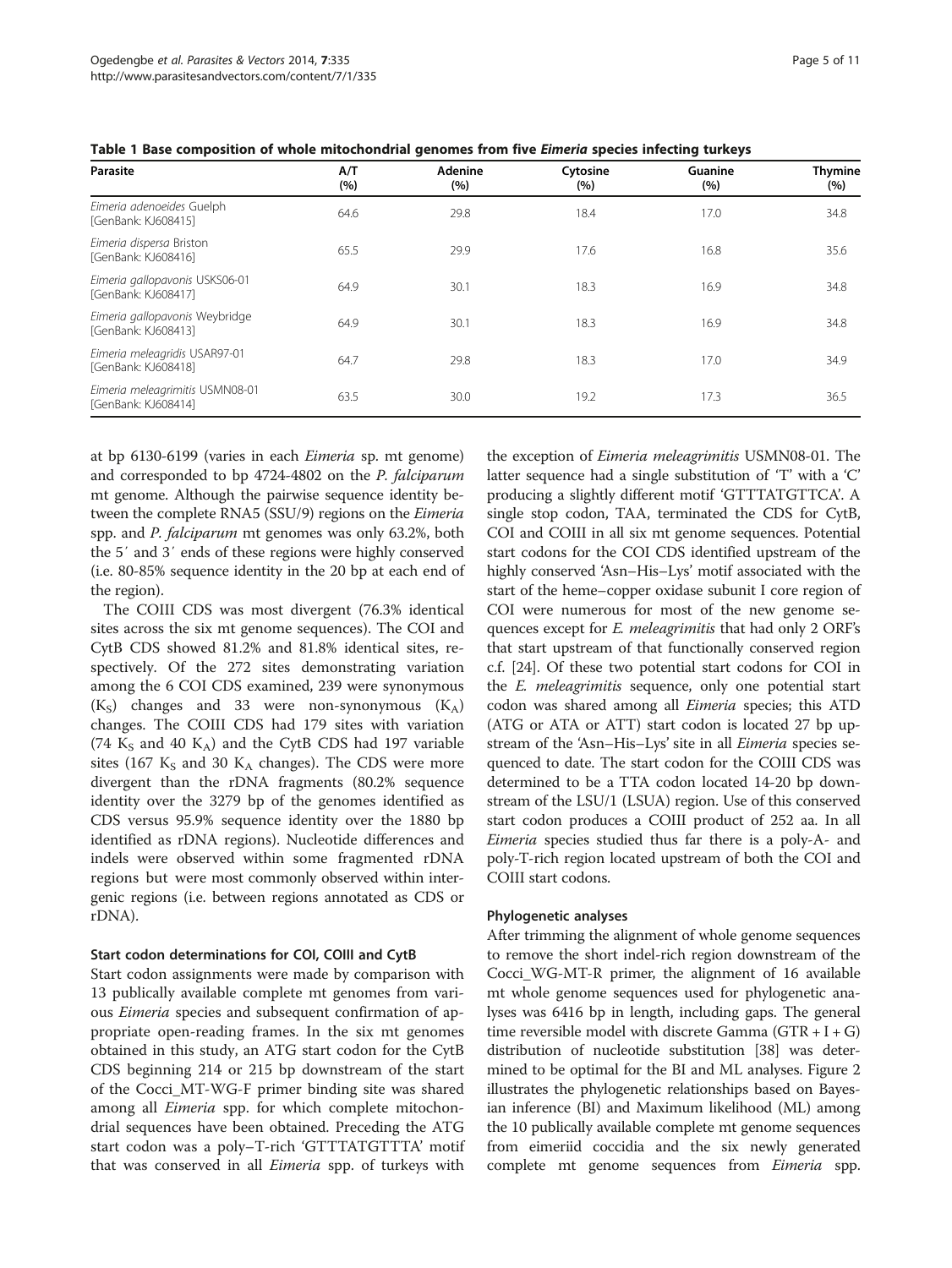<span id="page-5-0"></span>Table 2 Percent pairwise sequence identities (lower values) and number of nucleotide differences (upper values) for six mitochondrial genomes from five Eimeria species that infect turkeys

|                                 | Eimeria dispersa<br><b>Briston</b><br>[GenBank: KJ608416] | Eimeria meleagrimitis<br><b>USMN08-01</b><br>[GenBank: KJ608414] | Eimeria adenoeides<br>Guelph<br>[GenBank: KJ608415] | Eimeria meleagridis<br><b>USAR97-01</b><br>[GenBank: KJ608418] | Eimeria gallopavonis<br>Weybridge<br>[GenBank: KJ608413] | Eimeria gallopavonis<br><b>USKS06-01</b><br>[GenBank: KJ608417] |
|---------------------------------|-----------------------------------------------------------|------------------------------------------------------------------|-----------------------------------------------------|----------------------------------------------------------------|----------------------------------------------------------|-----------------------------------------------------------------|
| Eimeria dispersa Briston        |                                                           | 742                                                              | 472                                                 | 486                                                            | 486                                                      | 486                                                             |
| [GenBank: KJ608416]             |                                                           |                                                                  |                                                     |                                                                |                                                          |                                                                 |
| Eimeria meleagrimitis USMN08-01 | 88.1%                                                     |                                                                  | 608                                                 | 597                                                            | 602                                                      | 602                                                             |
| [GenBank: KJ608414]             |                                                           |                                                                  |                                                     |                                                                |                                                          |                                                                 |
| Eimeria adenoeides Guelph       | 92.4%                                                     | 90.2%                                                            |                                                     | 113                                                            | 194                                                      | 194                                                             |
| [GenBank: KJ608415]             |                                                           |                                                                  |                                                     |                                                                |                                                          |                                                                 |
| Eimeria meleagridis USAR97-01   | 92.2%                                                     | 90.4%                                                            | 98.2%                                               |                                                                | 191                                                      | 191                                                             |
| [GenBank: KJ608418]             |                                                           |                                                                  |                                                     |                                                                |                                                          |                                                                 |
| Eimeria gallopavonis Weybridge  |                                                           | 90.3%                                                            | 96.9%                                               | 96.9%                                                          |                                                          |                                                                 |
| [GenBank: KJ608413]             | 92.2%                                                     |                                                                  |                                                     |                                                                |                                                          | 0                                                               |
| Eimeria gallopavonis USKS06-01  |                                                           | 90.3%                                                            | 96.9%                                               | 96.9%                                                          | 100%                                                     |                                                                 |
| [GenBank: KJ608417]             | 92.2%                                                     |                                                                  |                                                     |                                                                |                                                          |                                                                 |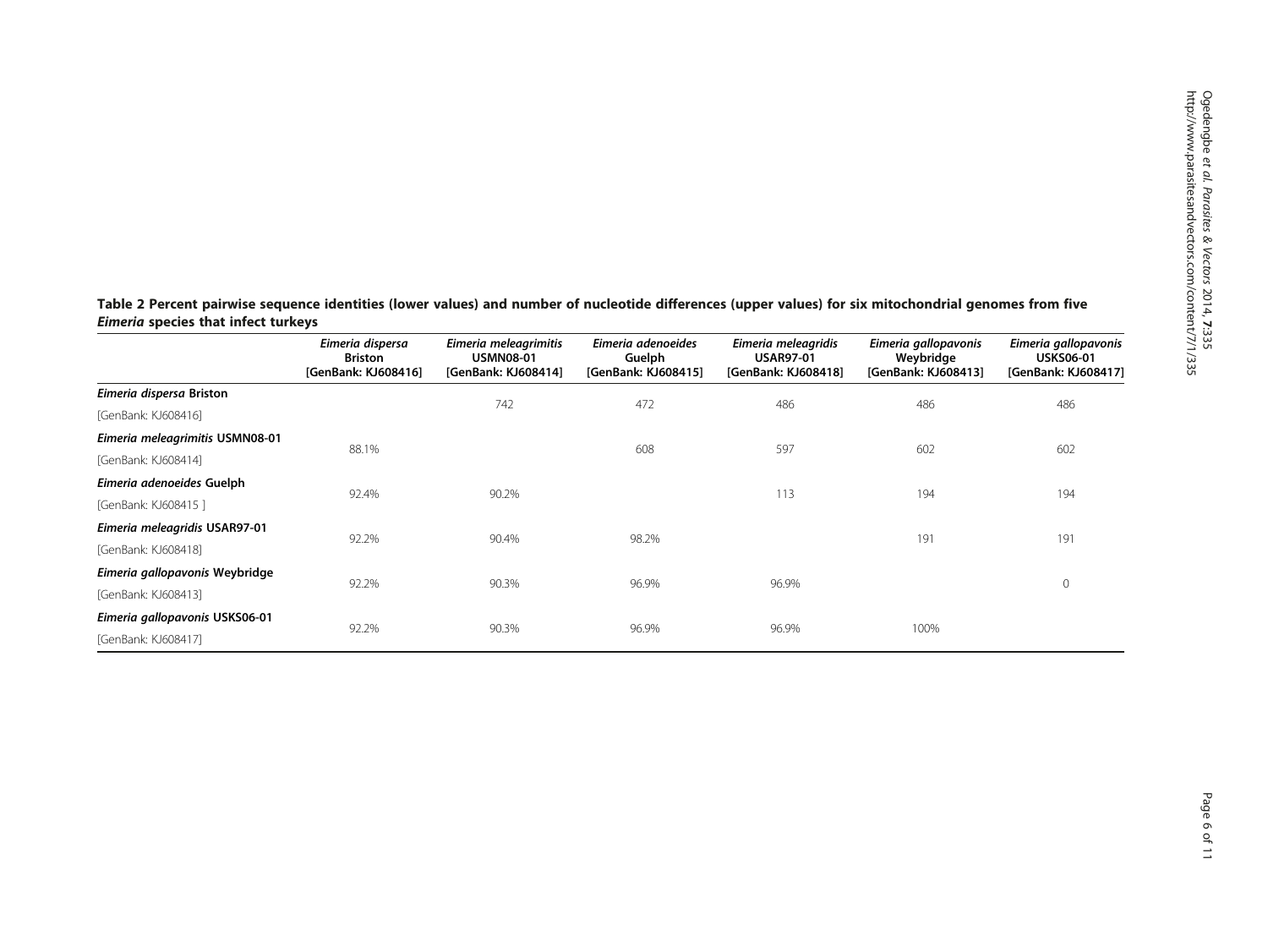<span id="page-6-0"></span>

infecting turkeys. Phylogenetic relationships inferred using a Maximum parsimony (MP) model are illustrated in Figure [3](#page-7-0). The *Eimeria magna* mt genome sequence was used as a functional out-group in all phylogenetic analyses. Phylogenetic trees generated from aligned concatenated CDS for COI, COIII and CytB are illustrated in Additional file [1](#page-9-0): Figure S1 for BI and ML analyses and Additional file [2](#page-9-0): Figure S2 for the MP analysis. Trees generated using concatenated amino acid translations of the CDS matched the trees based on the concatenated CDS dataset under the same phylogenetic inference model (data not shown).

In the BI and ML trees, for global complete mitochondrial nucleotide sequences and the concatenated CDS,

all Eimeria species causing 'cecal coccidiosis' in turkeys (i.e. E. meleagridis, E. gallopavonis and E. adenoeides) formed a monophyletic clade that was the sister group to E. meleagrimitis; the latter species infects the intestinal tract of turkeys excluding the ceca. The Eimeria species causing 'cecal coccidiosis' in chickens (i.e. E. tenella and E. necatrix) formed a monophyletic clade that was the sister clade to these four Eimeria species infecting turkeys. In the MP trees based on the same DNA sequences (complete genome or concatenated CDS), Eimeria meleagrimitis was the sister taxon to a monophyletic clade consisting of species causing 'cecal coccidiosis' in chickens and turkeys. In none of the analyses

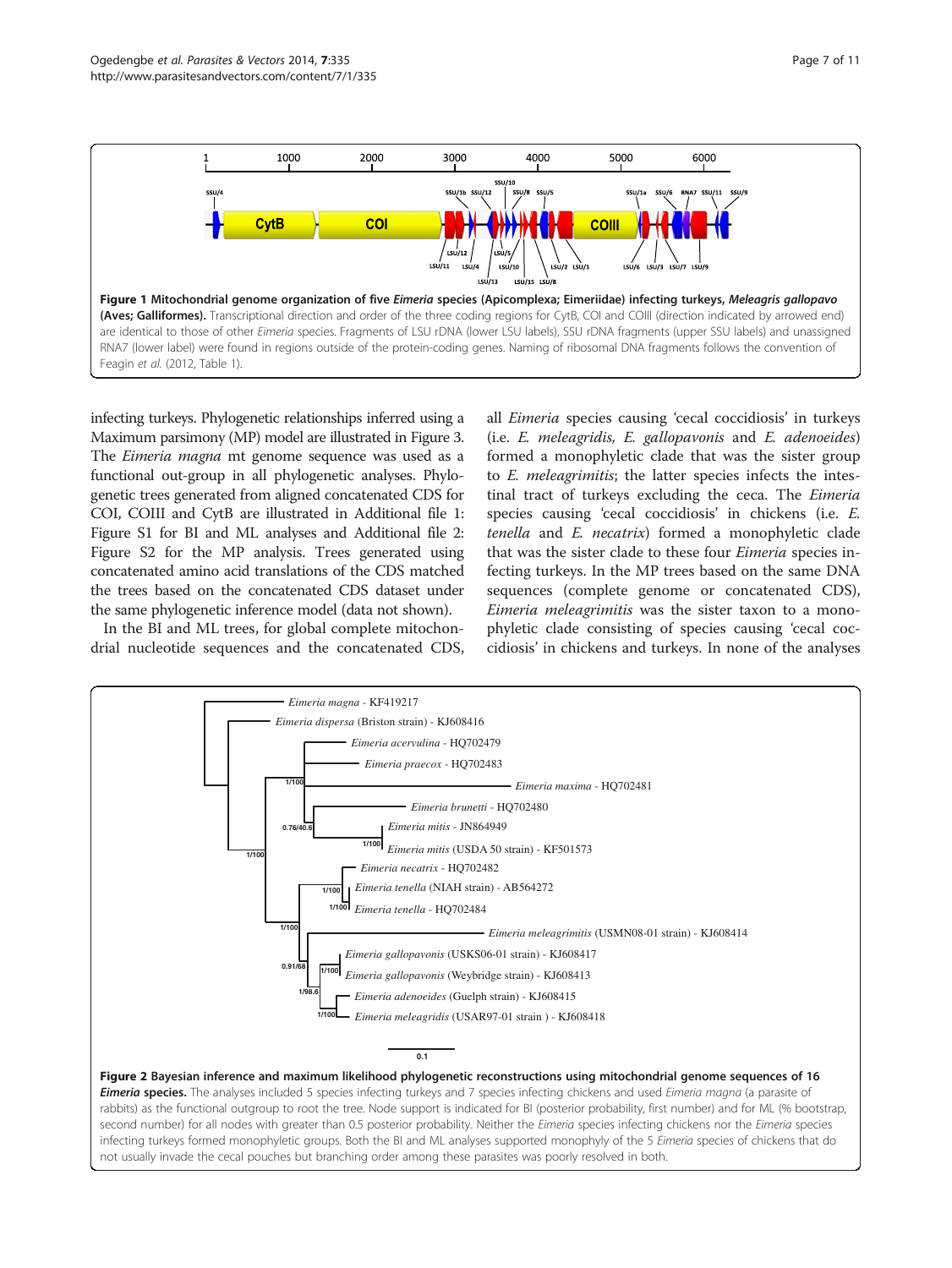<span id="page-7-0"></span>

did all Eimeria species infecting turkeys form a monophyletic group; in all phylogenetic analyses E. dispersa branched near the base of the tree and was the sister taxon to all other Eimeria species within the functional ingroup. The Eimeria spp infecting chickens, excluding E. tenella and E. necatrix, formed a monophyletic clade in all analyses and all datasets (DNA and AA-based); however, the branching order within this monophyletic clade varied among analyses. All of these parasites (i.e. E. acervulina, E. brunetti, E. mitis, E. praecox and E. maxima) infect the intestinal tract of chickens outside of the cecal pouches.

# **Discussion**

The six newly reported mt genome sequences obtained in this study varied modestly in genome lengths (6165- 6238 bp) and were comparable to the lengths (6148 bp to 6408 bp) of the mt genomes of Eimeria spp infecting chickens [[22-24,](#page-9-0)[39](#page-10-0)] and rabbits [\[40\]](#page-10-0). Genome organization of all mt genome sequences is highly conserved among eimeriid coccidia; however, eimeriid mt genome organization differs markedly from that of other apicomplexan mt genomes e.g. [\[12,17,20](#page-9-0)]. No sequence differences (100% sequence identity) were recorded between the two strains of Eimeria gallopavonis (i.e. Weybridge strain and USKS06- 01 strain) analysed in this study despite being isolated from different geographical regions. The two E. tenella sequences isolated from two geographical areas (Japan and China) also did not differ in their sequences [\[22,23](#page-9-0)], respectively). In comparison, the two E. mitis isolates from the US and China showed sequence differences at 32 positions; perhaps the longer domestication of the chicken host has permitted greater genetic variation in its parasites compared to the domesticated turkey.

The number, direction and lengths of the three CDS were identical in all six mt genome sequences obtained in the present work. Although the COI, COIII and CytB CDS have been annotated inconsistently in the publically available mt genome sequences, alignment of all 16 complete mt genomes from 13 *Eimeria* species demonstrated conserved CDS using the start codons identified by Ogedengbe et al. [[24](#page-9-0)] for *E. mitis* USDA50. An assessment of the three CDS across all six genome sequences yielded large numbers of nucleotide substitutions scattered within each gene.

Fragmented rDNA (from 16 to 188 bp in length) annotated in the present study were more highly conserved than the CDS, possibly due to functional constraints in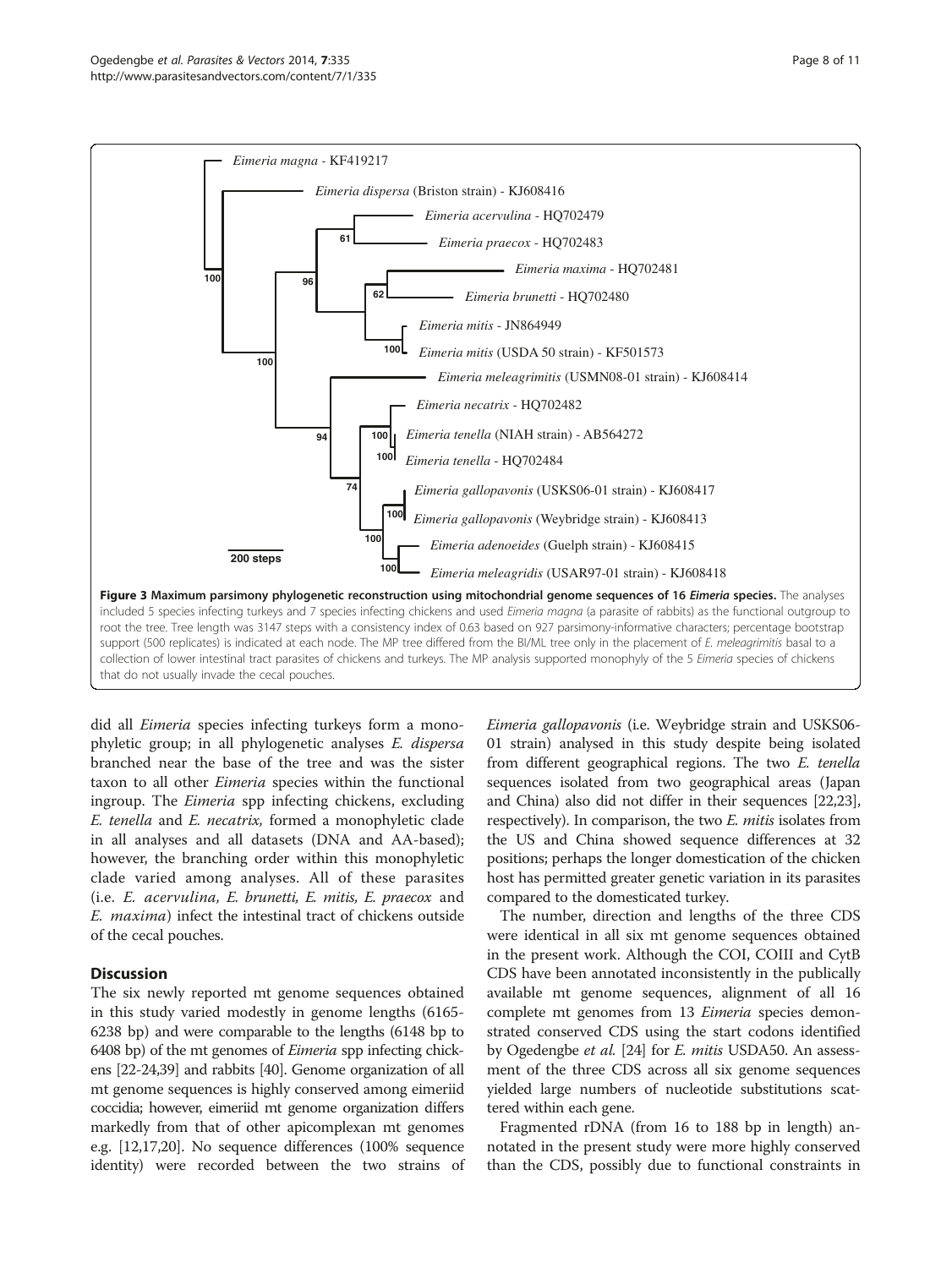the former. A single rDNA fragment (SSUA (SSU/4) was found upstream of the CytB and COI genes, fifteen rRNA fragments were located between the COI and COIII genes and the ten remaining rRNA fragments were found between the COIII and the end of the mt genome. In addition to rDNA fragments identified in P. falciparum that had been previously annotated as putative homologs on Eimeria sp. mt genomes see, [\[24](#page-9-0)], three regions of each Eimeria sp. mt genome had high sequence identities with rDNA fragments encoding RNA14 (SSU/1) or RNA5 (SSU/9) in P. falciparum see, [[19\]](#page-9-0). A nearly complete rDNA encoding RNA5 (SSU/9) was located near the 3′ end of each genome and includes the binding site for the Cocci\_MT-WG-R primer. The remaining two regions had high sequence identities to two portions of the rDNA encoding RNA14 (SSU/1) in P. falciparum see, [[19](#page-9-0)]. However, this rDNA fragment appeared to have been further fragmented on the Eimeria sp. mt genomes and the two resulting smaller fragments (29 bp and 41 bp) were found to map to two widely separated regions on these genomes that we annotated as RNA14a (SSU/1a) and RNA14b (SSU/1b), respectively, on all six mt genomes reported in the present study.

All putative ribosomal fragments (fragmented LSU and SSU rDNA) were highly conserved among all Eimeria spp [[22](#page-9-0)-[24,](#page-9-0)[39,40\]](#page-10-0); present study. These putative rDNA fragments showed high sequence identity (from 62% to 93.8% pairwise identity) to functionally annotated rRNA frag-ments of P. falciparum M76611 [[19](#page-9-0)]. Occurrence of fragmented and incomplete rRNA genes is not an uncommon phenomenon in apicomplexan parasites; similar fragmented rRNA genes have been reported in all other apicomplexan mt genomes examined to date e.g. [[12,17,19,22,23](#page-9-0)]. Although three additional conserved regions were annotated as putative rDNA fragments in the present study, other highly conserved regions in the six genome sequences remain unannotated but these comparatively conserved regions may represent as yet uncharacterized rDNA fragments.

Phylogenetic analyses under Bayesian, Maximum likelihood and Maximum parsimony evolutionary models using complete mt sequences or concatenated sequences from the three CDS from each mt genome did not support the conclusion that all *Eimeria* species infecting turkeys evolved from a common ancestor. Instead, although many turkey coccidia apparently share a common ancestor, at least one, E. dispersa was found branching as the sister taxon to all other *Eimeria* spp in the functional ingroup. It is possible that E. dispersa may not have evolved within turkeys but rather arrived in that host via a host switch from some other avian host. Eimeria dispersa has been shown to infect both Bobwhite quail (Colinus virginianus) and turkeys [[41](#page-10-0)], and perhaps other hosts as well [[42](#page-10-0)]. In addition, the mt genome sequences suggest that the cecal coccidia of chickens (E. tenella and E. necatrix) are distantly related to the other Eimeria of chickens and are more closely related to some of the Eimeria spp that infect turkeys; this had been previously suggested on biological [[43](#page-10-0)] and molecular [[44](#page-10-0)] grounds. Analyses of the mt genome sequence data support the suggestion that Eimeria spp in chickens represent two distinct ancestral colonisations of the intestine. In one, E. tenella and E. necatrix, that appear closely related to a number of coccidia infecting turkeys, invaded the ceca of chickens; the remaining five Eimeria spp. infecting chickens are closely related using nu 18S rDNA [\[24,](#page-9-0)[43,44](#page-10-0)], partial mt COI sequences [\[24,](#page-9-0)[44\]](#page-10-0) or complete mt genome sequences (current study) and all of these species colonize regions of the intestine excluding the cecum.

Complete mt genome sequences could easily differentiate closely related parasites. For example, the pairwise genetic distance of E. adenoeides and E. meleagridis of turkeys and E. tenella and E. necatrix of chickens was 98.2% and 98.4%, respectively. Interestingly, the COI partial sequences for E. adenoeides (KCH strain) and E. adenoeides (KR strain) [[8\]](#page-9-0), are 100% identical to the COI CDS of E. adenoeides (Guelph strain) and E. meleagridis (USAR97-01 strain), respectively, suggesting that the KCH and KR strains of E. adenoeides of Poplstein and Vrba [[8\]](#page-9-0) are distinct species rather than strains of a single species.

# Conclusions

The mt genomes of *Eimeria* species infecting turkeys are similar with respect to genome size, organisation, start codon positions and overall base composition with all other Eimeria species. Complete mitochondrial genome sequences possess sufficient sequence variability for differentiating Eimeria species infecting turkeys or chickens and, in the three cases where more than one complete mt genome is available from a single species (i.e. E. mitis, E. tenella and E. gallopavonis), the intraspecific variation between mt genomes was much smaller (0–0.5%) than the genetic distance between that species and the most closely related Eimeria species (1.6 –3.2%). Genetic variability is concentrated within the three CDS encoding COI, COIII and CytB. This makes these mt genes of Eimeria spp. suitable (either as individual genes or as concatenated sequences) for species delimitation studies and phylogenetic analyses without the confounding presence of paralogous genome copies encountered with nu rDNA sequences e.g. [\[24](#page-9-0)[,45\]](#page-10-0). The nature of the mt genome sequences, and particularly the CDS regions, of Eimeria spp. make the mt genome highly suited for development of diagnostic assays as well as, potentially, genetic markers for molecular epidemiology and phylogenetics of coccidia.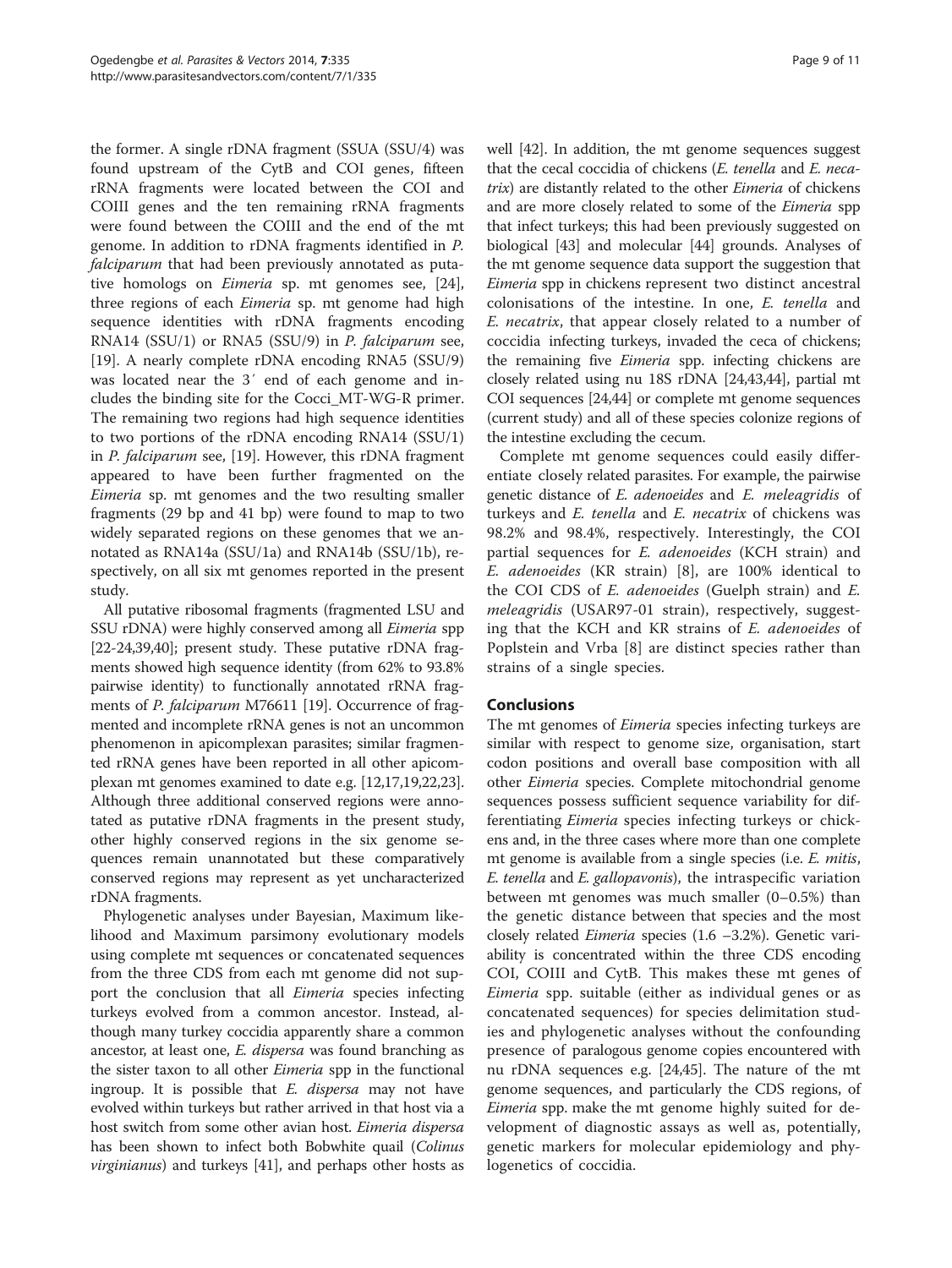# <span id="page-9-0"></span>Additional files

[Additional file 1: Figure S1.](http://www.biomedcentral.com/content/supplementary/1756-3305-7-335-S1.pptx) Bayesian inference and maximum likelihood phylogenetic reconstructions using mitochondrial CDS sequences of 16 Eimeria species. The analyses included 5 species infecting turkeys and 7 species infecting chickens and used Eimeria magna (a parasite of rabbits) as the functional outgroup to root the tree. Node support is indicated for BI (posterior probability, first number) and for ML (% bootstrap, second number) for all nodes with greater than 0.5 posterior probability. Neither the Eimeria species infecting chickens nor the Eimeria species infecting turkeys formed monophyletic groups. Both the BI and ML analyses supported monophyly of the 5 Eimeria species of chickens that do not usually invade the cecal pouches but branching order among these parasites was poorly resolved in both. The same tree topology was obtained based on aligned near-complete mitochondrial genome sequences (see Figure [2](#page-6-0)).

[Additional file 2: Figure S2.](http://www.biomedcentral.com/content/supplementary/1756-3305-7-335-S2.pptx) Maximum parsimony phylogenetic reconstruction using mitochondrial CDS sequences of 16 Eimeria species. The analyses included 5 species infecting turkeys and 7 species infecting chickens and used Eimeria magna (a parasite of rabbits) as the functional outgroup to root the tree. Percentage bootstrap support (500 replicates) is indicated at each node with at least 50% bootstrap support. The MP tree differed from the BI/ML tree only in the placement of E. meleagrimitis basal to a collection of lower intestinal tract parasites of chickens and turkeys. The MP analysis supported monophyly of the 5 Eimeria species of chickens that do not usually invade the cecal pouches. The same tree topology was obtained based on aligned near-complete mitochondrial genome sequences (see Figure [3](#page-7-0)).

#### Competing interests

The author(s) declare that they have no competing interests.

#### Authors' contributions

MEO conceived of the study, participated in the design of the study, carried out the molecular genetic studies, DNA extractions and PCR amplifications, participated in the sequence alignment and drafted the manuscript. SES carried out all biological studies including single oocyst isolation from parent stocks providing the parasite material used in the present molecular studies. JW performed parasite isolation, DNA extractions and PCR amplifications. JRB participated in the conception, design and coordination of the study, sequence analyses and helped to draft the manuscript. All authors read and approved the final manuscript.

#### Acknowledgments

We thank Dr. H. D. Chapman (University of Arkansas, Fayetteville, Arkansas, USA) for providing parent stocks of five Eimeria sp. isolates used in this study from which single oocyst derived lines were obtained. This work was supported by scholarship support to MEO from the Ontario Veterinary College. Research was funded through a Discovery Grant from the Natural Sciences and Engineering Research Council of Canada (NSERC #400566) and the Ontario Ministry of Agriculture and Food (OMAF Project #200331) to JRB.

#### Author details

<sup>1</sup>Department of Pathobiology, Ontario Veterinary College, University of Guelph, Guelph, ON N1G 2W1, Canada. <sup>2</sup>Department of Poultry Diseases, Faculty of Veterinary Medicine, Assiut University, Assiut 71526, Egypt.

#### Received: 14 May 2014 Accepted: 11 July 2014 Published: 17 July 2014

#### References

- 1. McDougald LR: Coccidiosis. In Diseases of Poultry. Edited by Saif YM. Ames, IA, USA: Iowa State Press; 2003:974–991.
- Chapman H: Coccidiosis in the turkey. Avian Pathol 2008, 37:205-223.
- 3. Dezfoulian O, Gharagozlou M, Rahbari S, Samani R: Coccidiosis due to various species of Eimeria in the stunted and diarrheic native turkey poults: Pathology and morphological characterization of oocysts. Vet Parasitol 2010, 65:15–19.
- 4. Long PL, Millard BJ, Shirley MW: Strain variation within Eimeria meleagrimitis from turkey. Parasitology 1977, 75:177-182.
- 5. Morrison DA, Bornstein S, Thebo P, Wernery U, Kinne J, Mattsson JG: The current status of the small subunit rRNA phylogeny of the coccidia (Sporozoa). Int J Parasitol 2004, 34:501–514.
- 6. Rampin T, Manarolla G, Recordati C, Sironi G: Caecal coccidiosis in commercial male turkeys. Ital J Anim Sci 2006, 5:315–317.
- 7. Cook SM, Higuchi DS, McGowan AL, Schrader JS, Withanage GSK, Francis MJ: Polymerase chain reaction-based identity assay for pathogenic turkey Eimeria. Avian Dis 2010, 54:1152–1156.
- 8. Poplstein M, Vrba V: Description of the two strains of turkey coccidia Eimeria adenoeides with remarkable morphological variability. Parasitology 2011, 138:1211–1216.
- 9. Ogedengbe JD, Hanner RH, Barta JR: DNA barcoding identifies Eimeria species and contributes to the phylogenetics of coccidian parasites (Eimeriorina, Apicomplexa, Alveolata). Int J Parasitol 2011, 41:843–850.
- 10. El-Sherry S, Ogedengbe ME, Hafeez MA, Barta JR: Divergent nuclear 18S rDNA paralogs in a turkey coccidium, Eimeria meleagrimitis, complicate molecular systematics and identification. Int J Parasitol 2013, 43:679–685.
- 11. Feagin JE: The extrachromosomal DNAs of apicomplexan parasites. Annu Rev Microbiol 1994, 48:81–104.
- 12. Feagin JE: Mitochondrial genome diversity in parasites. Int J Parasitol 2000, 30:371–390.
- 13. Gray MW, Burger G, Lang BF: Mitochondrial evolution. Science 1999, 283:1476–1481.
- 14. Gray MW, Burger G, Lang BF: The origin and early evolution of mitochondria. Genome Biol 2001, 2:1018.1–1018.5. reviews.
- 15. Preiser PR, Wilson RJ, Moore PW, McCready S, Hajibagheri MA, Blight KJ, Strath M, Wiliamson DH: Recombination associated with replication of malarial mitochondrial DNA. EMBO J 1996, 15:684–686.
- 16. He L, Zhang Y, Zhang QL, Zhang WJ, Feng HH, Khan MK, Hu M, Zhou YQ, Zhao JL: Mitochondrial genome of Babesia orientalis, apicomplexan parasite of water buffalo (Bubalus babalis, Linnaeus, 1758) endemic in .<br>**China.** Parasit Vectors 2014, **7:**82. doi: 10.1186/1756-3305-7-82.
- 17. Hikosaka K, Watanabe Y, Tsuji N, Kita K, Kishine H, Arisue N, Nirianne MQ, Palacpac SK, Sawai H, Horii T, Igarashi I, Tanabe K: Divergence of the mitochondrial genome structure in the apicomplexan parasites, Babesia and Theileria. Mol Biol Evol 2010, 27:1107–1116.
- 18. Wilson RJ, Williamson DH: Extrachromosomal DNA in the Apicomplexa. Microbiol Mol Biol Rev 1997, 61:1–16.
- 19. Feagin JE, Harrell MI, Lee JC, Coe KJ, Sands BH, Cannone JJ, Tami G, Schnare MN, Gutell RR: The Fragmented Mitochondrial Ribosomal RNAs of Plasmodium falciparum. PLoS One 2012, 7:e38320. doi:10.1371/journal. pone.0038320.
- 20. Gray MW, Lang BF, Burger G: Mitochondria of protists. Annu Rev Genet 2004, 38:477–524.
- 21. Omori S, Sato Y, Isobe T, Yukawa M, Murata K: Complete nucleotide sequences of the mitochondrial genomes of two avian malaria protozoa, Plasmodium gallinaceum and Plasmodium juxtanucleare. Parasitol Res 2007, 100:661–664.
- 22. Hikosaka K, Nakai Y, Watanabe Y, Tachibana S, Arisue N, Palacpac NM, Toyama T, Honma H, Horii T, Kita K, Tanabe K: Concatenated mitochondrial DNA of the coccidian parasite Eimeria tenella. Mitochondrion 2011, 11:273–278.
- 23. Lin RQ, Qiu LL, Liu GH, Wu XY, Weng YB, Xie WQ, Hou J, Pan H, Yuan ZG, Zou FC, Hu M, Zhu XQ: Characterization of the complete mitochondrial genomes of five Eimeria species from domestic chickens. Gene 2011, 408:23–33.
- 24. Ogedengbe ME, Hafeez AM, Barta JR: Sequencing the complete mitochondrial genome of Eimeria mitis strain USDA50 (Apicomplexa: Eimeriidae) suggests conserved start positions for mtCOI-and mtCOIII-coding regions. Parasitol Res 2013, 112:4129–4136.
- 25. El-Sherry S, Ogedengbe ME, Hafeez MA, Sayf-Al-Din M, Gad N, Barta JR: Sequence-based genotyping clarifies conflicting historical morphometric and biological data for five Eimeria species infecting turkeys. Poult Sci in press.
- 26. El-Sherry S, Ogedengbe ME, Hafeez MA, Sayf-Al-Din M, Gad N, Barta JR: Re-description of a genetically-typed, single oocyst line of the turkey coccidium, Eimeria adenoeides Moore and Brown, 1951. Parasitol Res in press.
- 27. Long PL, Millard BJ: Studies on Eimeria dispersa Tyzzer 1929 in turkeys. Parasitology 1979, 78:41–52.
- 28. El-Sherry S, Rathinam T, Hafeez MA, Ogedengbe ME, Chapman HD, Barta JR: Biological re-description of a genetically typed, single oocyst line of the